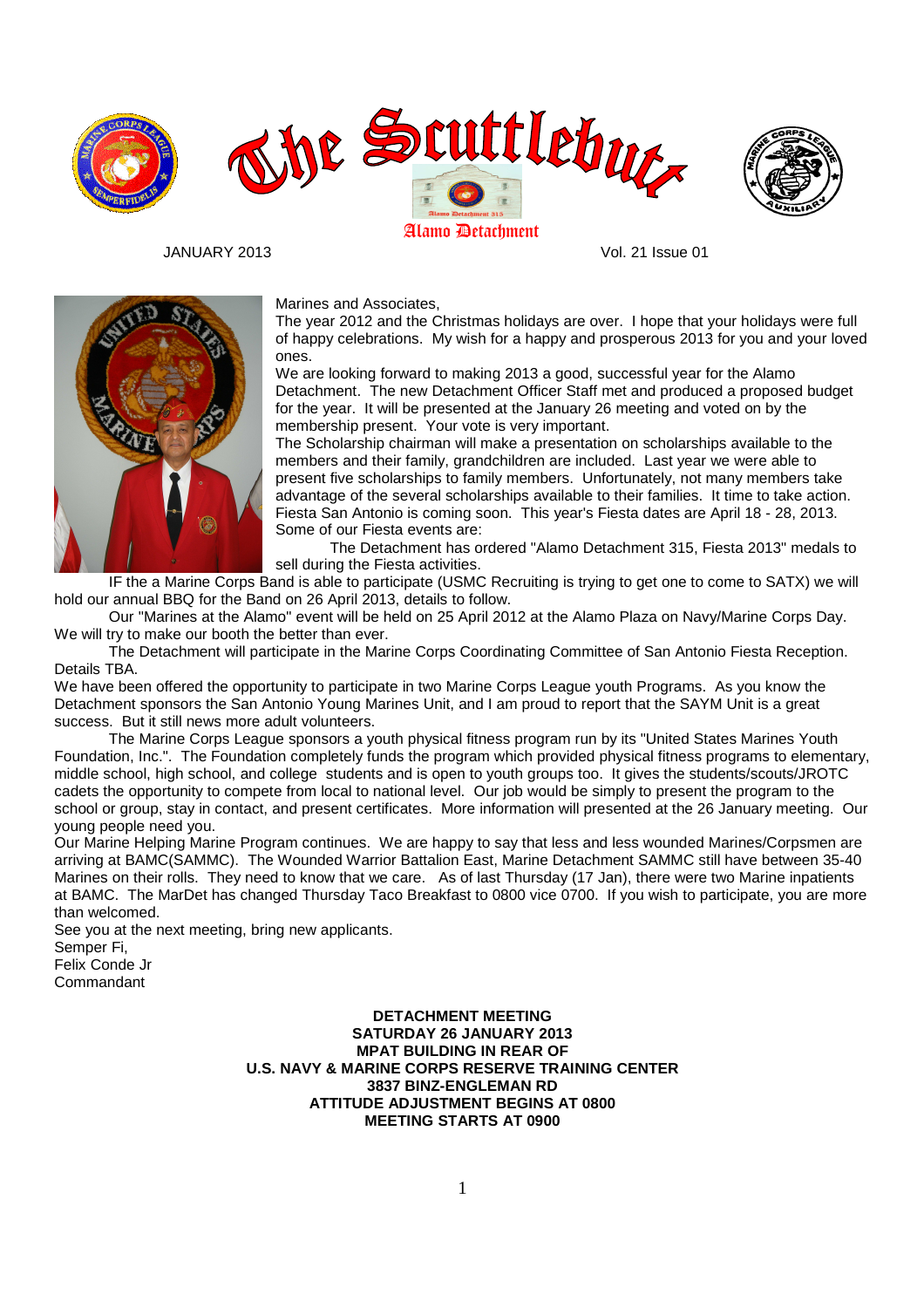#### **OFFICERS – 2013**

**COMMANDANT**  Felix Conde – 253-9148 fconde@aol.com

**SR. VICE COMMANDANT**  Orlando Garza – 551-8855 Garza\_orlando@yahoo.com

**JR. VICE COMMANDANT**  Joseph A Morales,Sr - 732-2850 yoljosetravel@sbcglobal.net

**JUDGE ADVOCATE**  Jose Martinez – 254-2271 jmoorah@att.net

**ADJUTANT PAYMASTER**  Robert K Otto rkotto@world-net.net

#### **CHAPLAIN**

William J. Boyle, Jr – 447-7998 milminguns@aol.com

**SGT-AT-ARMS** 

Manuel Zertuche Jr. ceceliazertuche35@yahoo.com

**JR. PAST COMMANDANT**  Robert K. Otto

**DETACHMENT E-MAIL** 

MCLAlamoDetachment315@gmail .com

#### **WEB SITE**

www.alamodetachment315mcl.org

The Scuttlebutt is published monthly by Alamo Detachment 315 of the Marine Corps League, P. O. Box 831641, San Antonio, Texas 78283-1641. Submit news articles to editor, Carlos M. Vargas, 132 Stratford Ct., San Antonio, Texas 78223-2024, (210) 532-3783 or cm\_vargas@sbcglobal.net

**Deadline** for submitting news articles is the 15<sup>th</sup> of each month.

The monthly meetings of the Alamo Detachment are held at 0900 on the  $4<sup>th</sup>$ Saturday of the month at the MPAT building at the rear of the Navy & Marine Corps Reserve Training Center. 3837 Binz-Engleman Rd., San Antonio, Texas

#### **HAPPY BIRTHDAY JANUARY MEMBERS**

Roman Gonzales – January 06

#### KICKAPOO LUCKY EAGLE CASINO EXPRESS MARINE CORPS COORDINATING COUNCIL OF SAN ANTONIO IS SPONSORING A CASINO BUS TRIP TUESDAY – JANUARY 29, 2013

This fund raising effort will assist the Coordinating Council to purchase the 2013 Fiesta medals and pay for two Marine Ambassador's functions.

Coast per person is \$25.00 and you receive \$15.00 voucher and be eligible for group mystery prizes during your stay at the casino.

Bus will depart the parking lot at EL RINCON de MARIA RESTAURANT, 2511 Ackerman Rd. at 0630 and then from VFW Post 9186 located at 650 VFW BLVD, next to the old Mission Drive In at 0700.

Bus will return to VFW by 1930 (0730 PM) and at El Rincon de Maria by2000 (0800PM)

#### **THE FIRST 52 PERSONS PAYING FOR A SEAT WILL BE THE ONLY ONES GOING ON THIS TRIP, SO GET YOUR RESERVATIONS PAID EARLY.**

**For information call** 

# **BOB OTTO @ 623-4433 or 413-5389 (cell) OR MARIA CONDE @722-8293**

#### **ALAMO DETACHMENT SCHOLARSHIP PROGRAM**

Attached are copies of the Alamo Detachment Scholarship Applications.

All are identical and you can open either to download the forms.

Please note that ALL NEW and RENEWAL applicants are to use the applicants information sheet.All NEW applicants are to follow the information on the second page and AL RENEWALS are to follow the information on the third page. The applicants information sheet is on the fourth page.

I hope that this clears up everyone's questions.

RKO Scholarship Chairman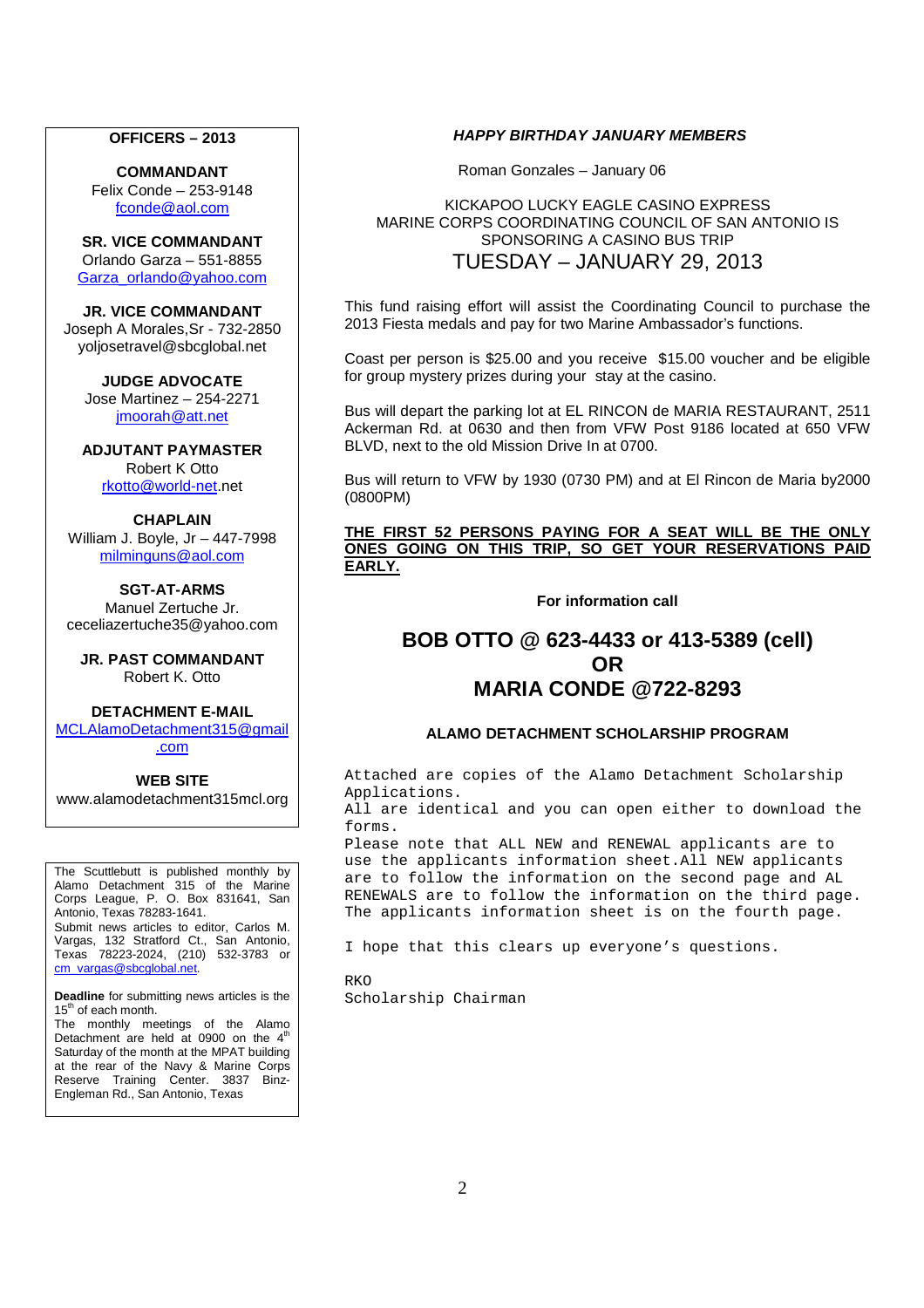# Alamo Detachment 315



# Scholarship Application 2013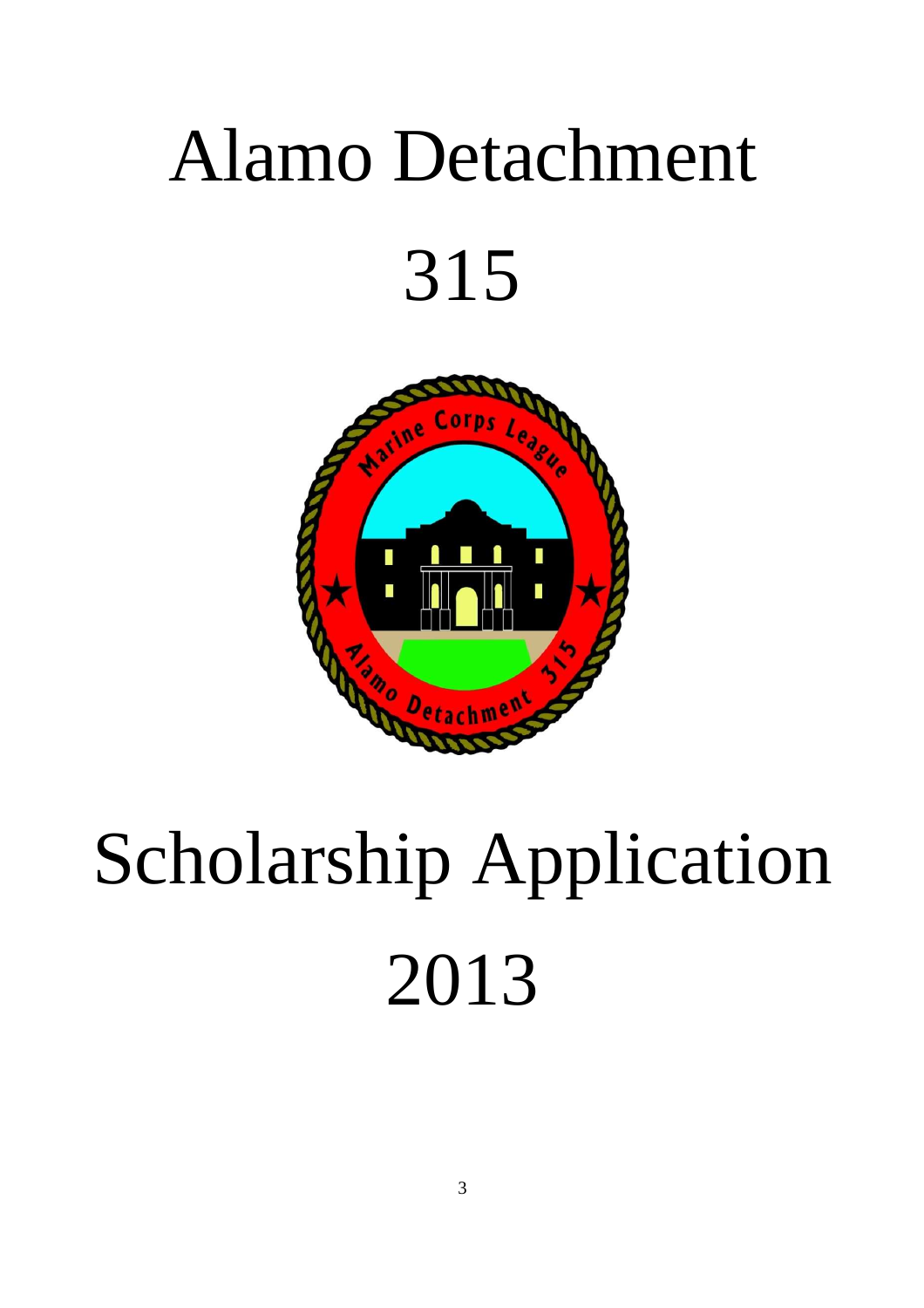# ALAMO DETACHMENT 315 DEPARTMENT OF TEXAS

# MARINE CORPS LEAGUE

# *Alamo Marines Scholarships Fund*

Purpose: The Alamo Marines Scholarship Fund will grant scholarships in the *amount of up to \$500.00* to those pursuing an undergraduate degree or technical training at a recognized institution.

The eligibility requirements for this scholarship and order of preference are:

1. Children, grandchildren and step-children of Active or Reserve Marines who have lost their lives in the line

- of duty and living within the confines of Bexar County, Texas;
- 2. Active members of the Alamo Detachment, Marine Corps League or the Auxiliary Unit,
- 3. Children, grandchildren and stepchildren of the Alamo detachment or Auxiliary unit;
- 4. Active or Reserve Marines living within the confines of Bexar County, Texas;

5. Children, grandchildren and step-children of Active or Reserve Marines living within the confines of Bexar County, Texas;

# **Requirements for obtaining scholarship:**

# *All* **NEW** *applicants must satisfy the following requirement:*

Submit a hand-written essay of 400 words or less on President Roosevelt's Four Freedoms speech. Choose one of the Four Freedoms mentioned and tell how and if it is applicable today.

**Students currently in high school;** 

- 1. Letter from applicant's school counselors concerning ability and a transcript of school grades.
- 2. Letter from the applicant with a brief life history, choice of studies, and College preference.

3. Proof of acceptance at an institute of higher education must be turned in before scholarship will be awarded.

4. Current photo of applicant.

### **Students already in an institution of higher learning;**

- 1. Transcript of all grades from college or technical school.
- 2. Letter from applicant with a brief life history and choice of current studies.
- 3. Current photo of applicant.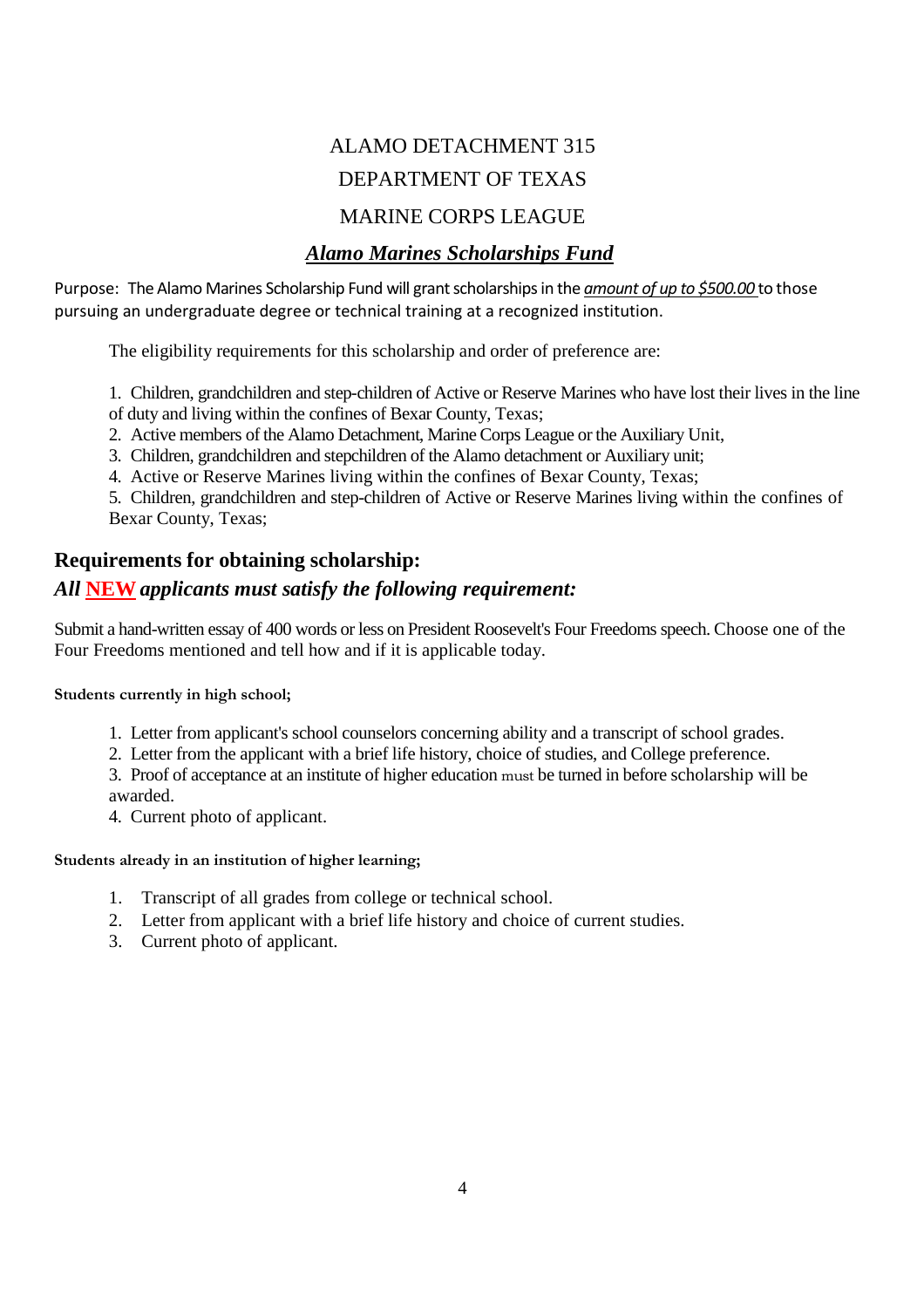# **Requirements for Renewal of Scholarship Information only:**

# **Students already in an institution of higher learning;**

- 1. Letter requesting a renewal of current scholarship.
- 2. Proof of continued acceptance at the institution of higher learning
- 3. Transcripts of grades, for all semesters completed.
- 4. Applicant's updated information sheet.

# **Deadline for all applications:**

# **Forward all documents to the Scholarship Committee no later than June 1".**

 Please, please ensure that you read and fully comply with the requirements for this application. If you need assistance, the members of the Alamo Detachment will give their utmost attention to you correctly completing this application. You may call one of them for assistance, just ask your sponsors of this scholarship for a contact person.

The Scholarship Committee will strictly observe the eligibility of all scholarship requests. Decisions by the Scholarship Committee are final.

All applicants will be notified of acceptance or non-acceptance of awards.

Submit all applications and requested documents to:

Alamo Detachment 315 Attn: Scholarship Committee P. O. Box 831641 San Antonio, Texas 78283-1641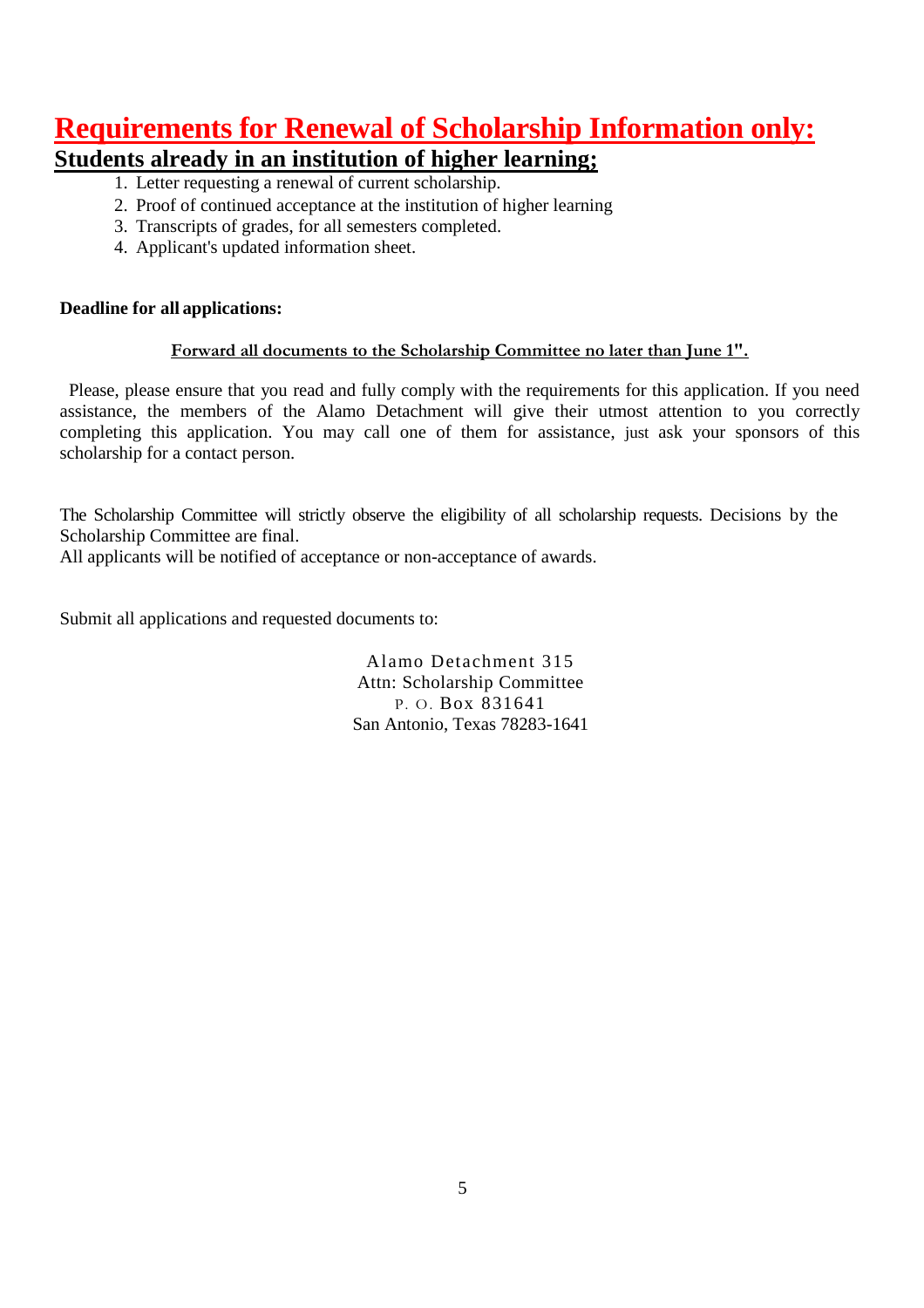# **ALAMO DETACHMENT 315 DEPARTMENT OF TEXAS MARINE CORPS LEAGUE**

## *Applicant's Information Sheet (New and Renewals)*

*Alamo Marines Scholarship Fund*

| $City$ $City$ $ZIP + 4 Code$                                                      |  |  |
|-----------------------------------------------------------------------------------|--|--|
| Home Phone: $\frac{1}{\sqrt{1-\frac{1}{2}} \cdot \frac{1}{2}}$                    |  |  |
| Date of graduation from high school, if still student: __________________________ |  |  |
| $TTL = L - C = L = -1$ .                                                          |  |  |
|                                                                                   |  |  |

What special recognition, if any, have you received for academic excellence in **High School/college**? List all Honors or other awards that you have received. (Attach additional pages, if necessary.)

List any extracurricular activities in **High School/college:** i.e., athletics, publications, school plays, debate, club work, band, choir, etc. (Attach additional pages, if necessary)

### Name of Marine or Alamo Detachment member or Auxiliary member by which applicant is eligible:

Name: \_\_\_\_\_\_\_\_\_\_\_\_\_\_\_\_\_\_\_\_\_\_\_\_\_\_\_\_\_\_\_\_\_\_\_\_\_\_\_\_\_\_\_\_\_\_\_\_\_\_\_\_\_\_\_\_\_\_\_\_\_\_\_\_\_\_\_\_\_\_\_\_\_\_\_

Address:

Applicant's Signature Date Signed